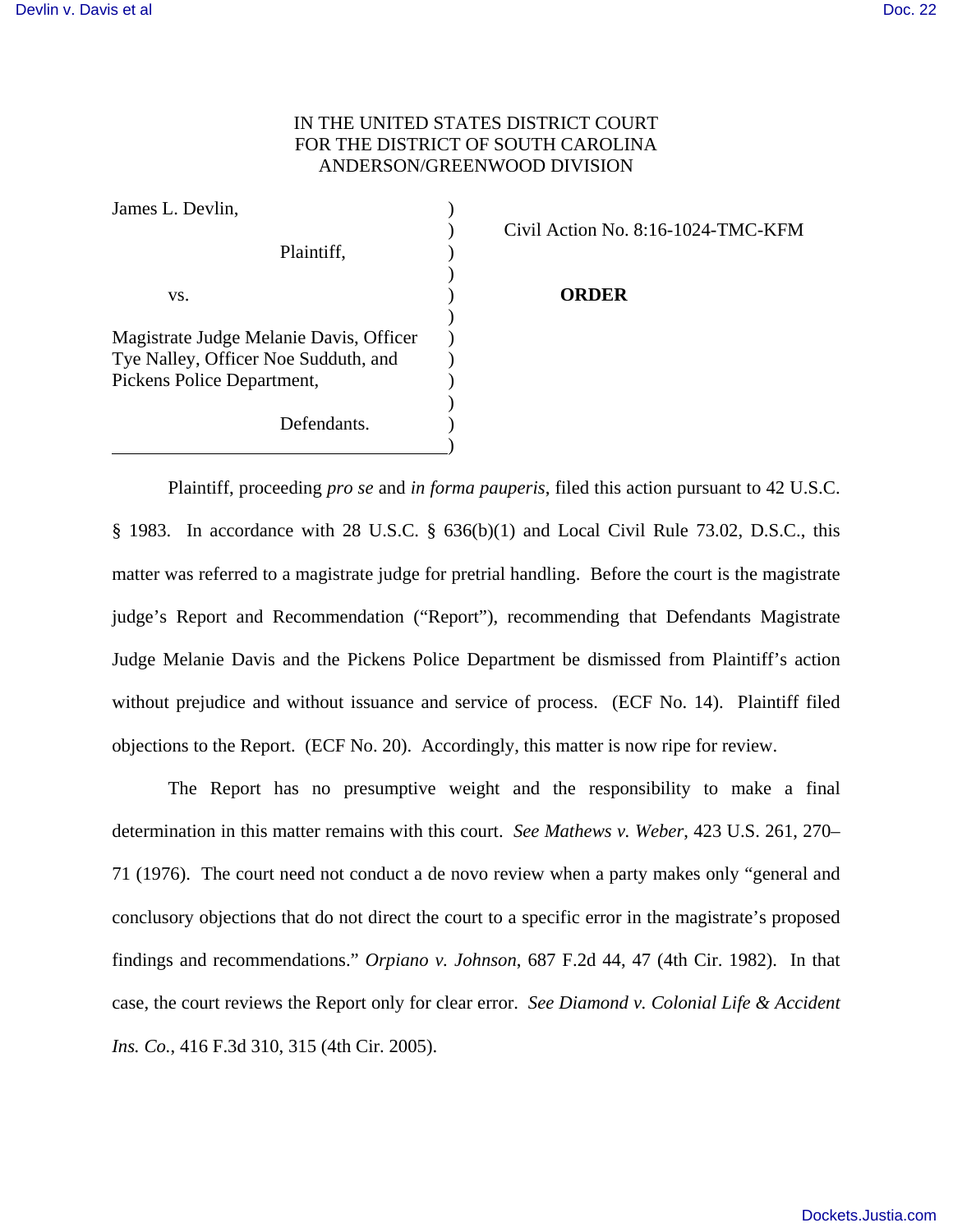Plaintiff's objections are mostly unspecific to the dispositive portions of the Report. In his objections, Plaintiff claims that Magistrate Judge Davis conspired with an officer during a criminal proceeding to violate his constitutional rights even though she knew that he did not violate any criminal laws. (ECF No. 20 at 1). The court finds that Plaintiff's objections fail to set forth any reason for overturning the well-reasoned recommendation of the magistrate judge. As discussed by the magistrate judge, when judicial officials act within their capacity as judicial officials, they are entitled to absolute immunity. *See Mireles v. Waco*, 502 U.S. 9, 11 (1991) (stating that judicial immunity is not overcome by allegations of bad faith or malice"); *Pierson v. Ray*, 386 U.S. 547, 554 (1967) (stating that absolute judicial "immunity applies even when the judge is accused of acting maliciously and corruptly").

 Instead of addressing the substantive portions of the Report, Plaintiff devotes much of his objections to raising factual arguments concerning a non-party and new allegations he did not raise in the complaint. In his objections, Plaintiff discusses an "officer B. Wimpey," who allegedly lied to Magistrate Judge Davis. (ECF No. 20 at 1). Plaintiff referenced officer B. Wimpey in an attachment to his complaint, but he did not list this officer as a defendant. (ECF No. 1-3 at 1). Furthermore, Plaintiff raises new allegations concerning the conditions of the pretrial detention center in his objections. Plaintiff did not raise these allegations in his complaint. These new allegations do not address any specific error in the Report. No amended pleadings have been filed, and "Plaintiff cannot use his objections to plead new facts not alleged in his complaint." *Vanzant v. Carolina Ctr. for Occupational Health*, No. 8:14-CV-03725-RBH, 2015 WL 5039302, at \*4 (D.S.C. Aug. 25, 2015).

 In sum, the court has thoroughly reviewed the Report and Plaintiff's objections and finds no reason to deviate from the Report's recommended disposition. Accordingly, Plaintiff's